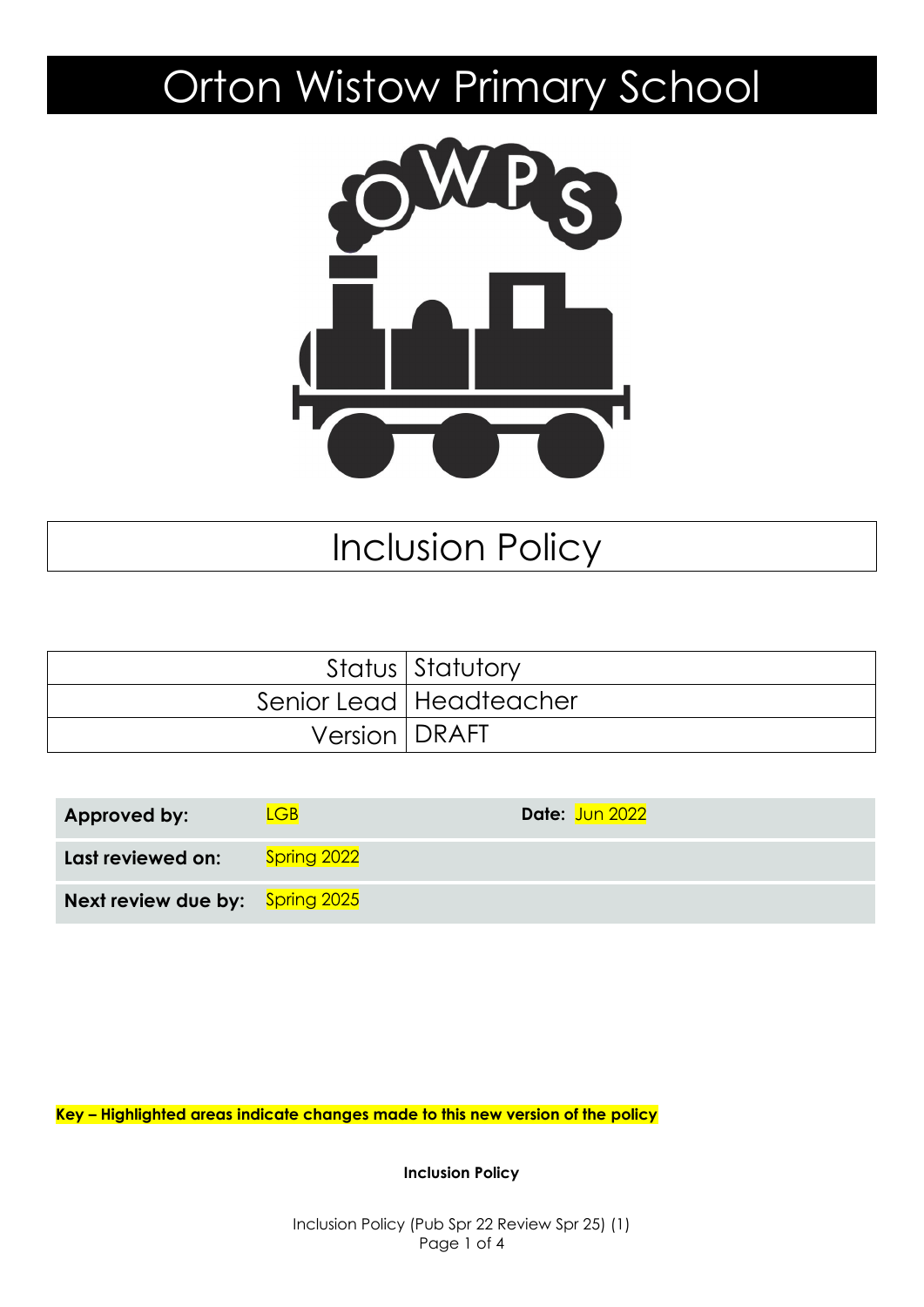# **1 Introduction**

1.1 At Orton Wistow Primary School we value the individuality of all our children. We are committed to giving them all every opportunity to achieve the highest of standards. We do this by taking account of pupils' varied life experiences and needs. We offer a broad and balanced curriculum and have high expectations for all children. The achievements, attitudes and well-being of all our children matter. This policy helps to ensure that this school promotes the individuality of all our children, irrespective of ethnicity, attainment, age, disability, gender, gender-identity, race, religion or belief, sexual orientation or social background in accordance with the requirements of The Single Equality Act 2010.

## **2 Aims and objectives**

2.1 Our school aims to be a fully inclusive school. We actively seek to:

- remove barriers to learning and participation that might hinder or exclude individual pupils, or groups of pupils, thereby making equality of opportunity a reality for our children;
- plan a curriculum that meets the specific needs of individuals and groups of children;
- set suitable learning challenges for all;
- respond appropriately to children's diverse learning needs;
	- ensure the achievement and well-being of different groups of children within our school:
		- o girls and boys;
		- o minority ethnic and faith groups;
		- o children who need support to learn English as an additional language;
		- o children with special educational needs;
		- o children with disabilities or medical needs;
		- o disadvantaged children (Free School Meals and Ever6);
		- o children whose education has been disrupted by illness, or breaks in their schooling for other reasons;
		- o LGBT pupils, as well as pupils who don't conform to gender norms,
		- o most able, gifted and talented children;
		- o children who are at risk of disaffection or exclusion;
		- o travellers;
		- o asylum seekers.
- provide other curricular opportunities outside the National Curriculum to meet the needs of individuals or groups of children, (this might include speech and language therapy or mobility training).
- 2.2 We achieve educational inclusion by continually reviewing the attainment and progress of each of the groups listed in 2.1 above, asking these key questions:
	- o do **all** our children achieve their best?
	- o are there differences in the achievement of different groups of children?
	- o what are we doing for those groups who are not achieving as well as they should and for those who are working at above age- related expectations?
	- o are support strategies and interventions for such groups effective?
	- o are we successful in promoting social, racial and cultural harmony, and preparing pupils to live in a diverse society?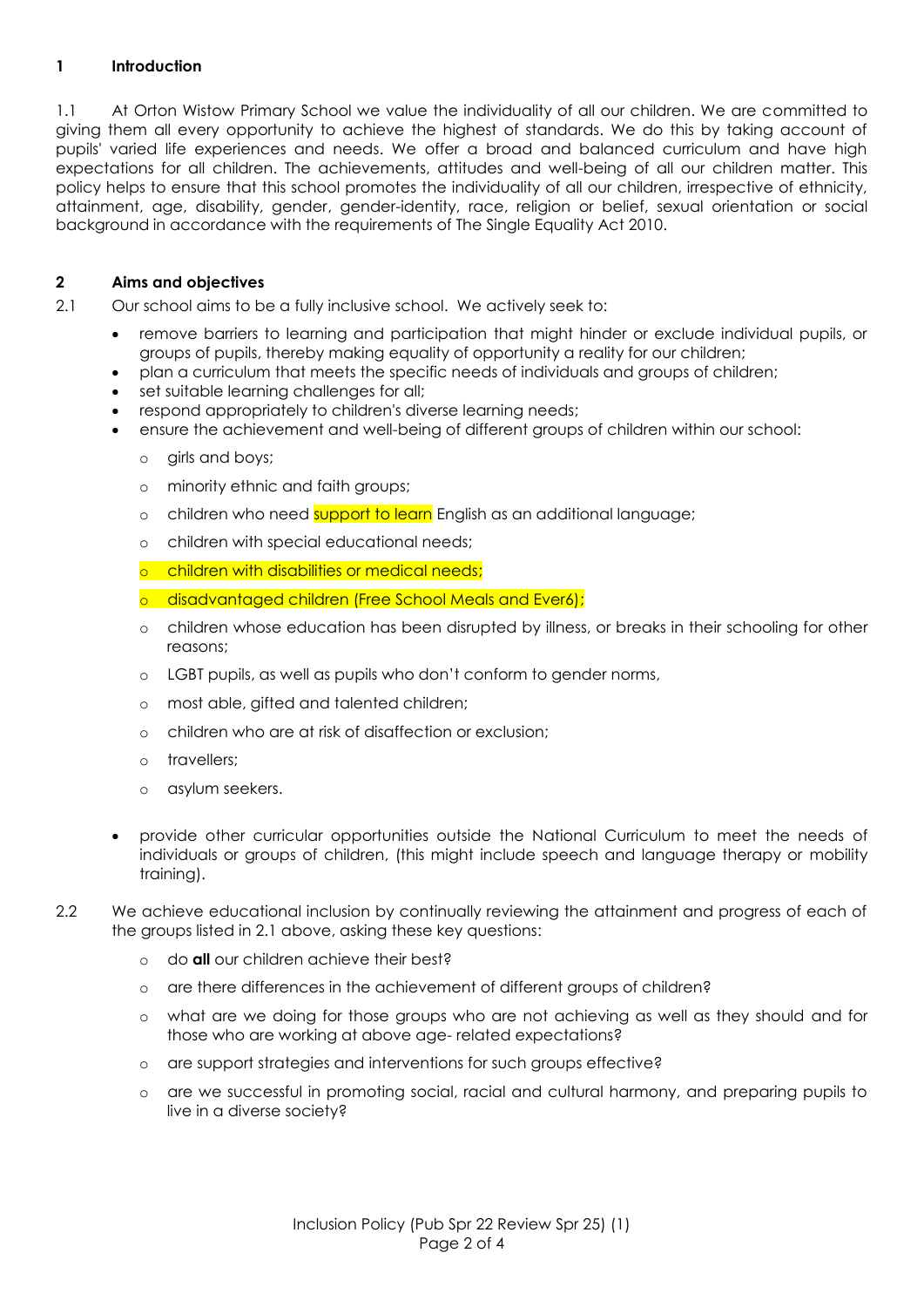## **3 Teaching and learning**

- 3.1 We aim to give all our children the opportunity to succeed and reach the highest level of personal achievement. We analyse the attainment of different groups of pupils to ensure that all pupils are achieving as much as they can. We also make ongoing assessments of each child's progress. Teachers use this information when planning their lessons. It enables them to take account of the abilities and experiences of all their children and to plan appropriate, well-matched learning activities for all. For some children, we may use the Programmes of Study from earlier or later key stages.
- 3.2 When the attainment of a child falls significantly below the expected age-related level, teachers enable the child to succeed by planning work that is in line with that child's individual needs. Where the attainment of a child exceeds the expected level of attainment, or teachers identify they have the potential to so do, we seek to extend the breadth of work within the area or areas for which the child shows particular aptitude. In very exceptional cases, work from a later key stage may be used to extend these children.
- 3.3 Teachers are familiar with the equal opportunities legislation covering race, gender and disability (see our Equal Opportunities Policy).
- 3.4 Teachers ensure that all children:
	- feel secure and know that their contributions are valued:
	- appreciate and value the differences they see in others;
	- take responsibility for their own actions;
	- observe any particular religious practices in relation to their clothing or daily routines;
	- are taught in groupings that allow them all to experience success;
	- use learning resources which reflect a range of social and cultural backgrounds, without stereotyping;
	- have a common curriculum experience that allows for a range of different learning styles;
	- have challenging targets that enable them to succeed;
	- participate fully, regardless of disabilities or individual needs.

#### **4 Children with disabilities**

- 4.1 Some children in our school may have disabilities. We are committed to meeting the needs of these children, as we are to meeting the needs of all groups of children within our school. The school fully meets the requirements of the Equality Act 2010, in relation to disability discrimination (see our Disability Non-Discrimination Policy). All reasonable steps are taken to ensure that children with disabilities are not placed at a disadvantage compared with their peers.
- 4.2 The school is committed to providing an environment that allows disabled children full access to all areas of learning. All our classroom entrances are wide enough for wheelchair access, and the designated points of entry to our school also allow wheelchair access. We have specialist desks and chairs for pupils with limited motor-coordination skills. Our accessibility plan identifies how we intend to increase the extent to which disabled pupils can take advantage of all that our school has to offer.
- 4.3 Teachers modify teaching and learning expectations as appropriate for children with disabilities. For example, they may give additional time to complete certain activities, or they may modify teaching materials. In their planning, teachers ensure that they give children with disabilities the opportunity to develop skills in practical aspects of the curriculum.

#### 4.4 **Teachers ensure that the work undertaken by disabled children:**

- takes account of their pace of learning and the equipment they may need to use;
- takes account of the effort and concentration needed in oral work, or when using, for example, vision aids;